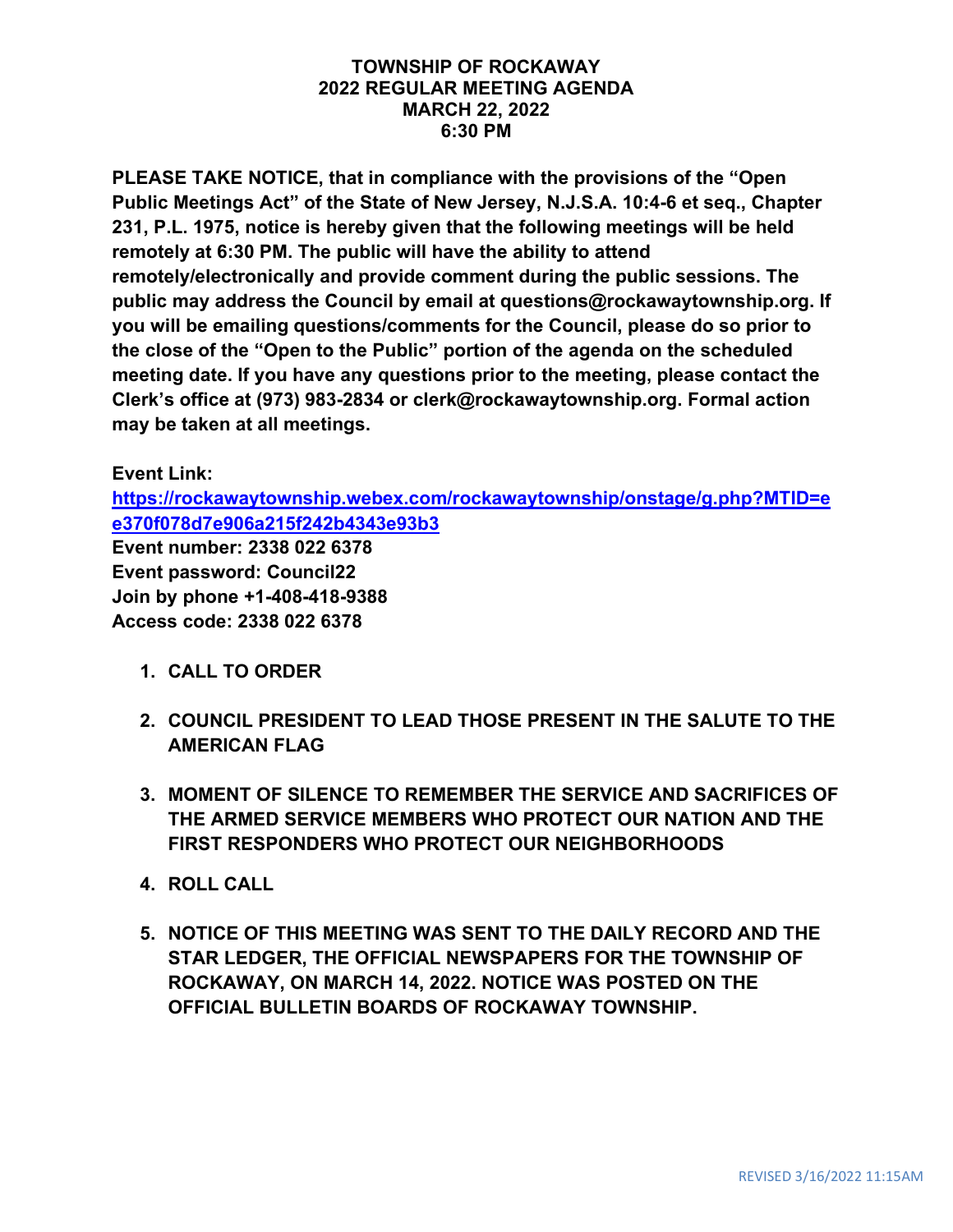#### **6. APPROVAL OF MINUTES:**

- **A. March 5, 2022 – Special (Budget) Meeting**
- **B. March 8, 2022 – Regular Meeting**
- **7. OPEN TO THE PUBLIC:**

## **8. INTRODUCTION OF THE 2022 MUNICIPAL BUDGET:**

### **A. ORDINANCE TO INTRODUCE:**

**i. [O-22-09](https://www.rockawaytownship.org/DocumentCenter/View/8255/O-22-09-2022-COLA-and-CAP-Bank-Ordinance)** ORDINANCE TO EXCEED THE MUNICIPAL BUDGET APPROPRIATION LIMITS AND TO ESTABLISH A CAP BANK (N.J.S.A. 40A: 4-45.14)

### **B. RESOLUTIONS:**

**i. [R-22-44](https://www.rockawaytownship.org/DocumentCenter/View/8241/R-22-44-Resolution-Introducing-the-2022-Municipal-Budget)** A RESOLUTION TO INTRODUCE THE 2022 MUNICIPAL BUDGET OF THE TOWNSHIP OF ROCKAWAY IN THE COUNTY OF MORRIS

## **C. ORDINANCES TO INTRODUCE:**

- **i. [O-22-10](https://www.rockawaytownship.org/DocumentCenter/View/8253/O-22-10-Rockaway---2022-Various-Purpose-Bond-Ordinance-NO-ATTACHMENTS)** BOND ORDINANCE APPROPRIATING \$3,613,675, AND AUTHORIZING THE ISSUANCE OF \$3,187,675 BONDS OR NOTES OF THE TOWNSHIP, FOR VARIOUS IMPROVEMENTS OR PURPOSES AUTHORIZED TO BE UNDERTAKEN BY THE TOWNSHIP OF ROCKAWAY, IN THE COUNTY OF MORRIS, NEW JERSEY.
- **ii. [O-22-11](https://www.rockawaytownship.org/DocumentCenter/View/8254/O-22-11-Rockaway---2022-Water-Utility-Various-Purpose-Bond-Ordinance-NO-ATTACHMENTSdoc)** BOND ORDINANCE APPROPRIATING \$1,279,000, AND AUTHORIZING THE ISSUANCE OF \$1,193,800 BONDS OR NOTES OF THE TOWNSHIP, FOR VARIOUS IMPROVEMENTS OR PURPOSES AUTHORIZED TO BE UNDERTAKEN IN AND BY THE TOWNSHIP OF ROCKAWAY, IN THE COUNTY OF MORRIS, NEW JERSEY, FOR THE WATER SUPPLY AND DISTRIBUTION SYSTEM OF THE TOWNSHIP.

# **9. CONSENT AGENDA:**

- **A. [R-22-45](https://www.rockawaytownship.org/DocumentCenter/View/8242/R-22-45-40202-11)** REDEMPTION OF TAX TITLE LIEN C#20-014 AGAINST BLOCK 40202 LOT 11 KNOWN AS 4 OLD LANE
- **B. [R-22-46](https://www.rockawaytownship.org/DocumentCenter/View/8243/R-22-46-1150719-5)** REDEMPTION OF TAX TITLE LIEN C#21-005 AGAINST BLOCK 11507.19 LOT 5 KNOWN AS 322 RICHARD MINE RD / U5.
- **C. [R-22-47](https://www.rockawaytownship.org/DocumentCenter/View/8244/R-22-47-21904-10)** REDEMPTION OF TAX TITLE LIEN C#16-053 AGAINST BLOCK 21904 LOT 10 KNOWN AS 19 NOKOMIS AVE.
- **D. [R-22-48](https://www.rockawaytownship.org/DocumentCenter/View/8245/R-22-48-2022-Civil-Rights-Compliance)** GOVERNING BODY CERTIFICATION OF COMPLIANCE WITH THE UNITED STATES EQUAL EMPLOYMENT OPPORTUNITY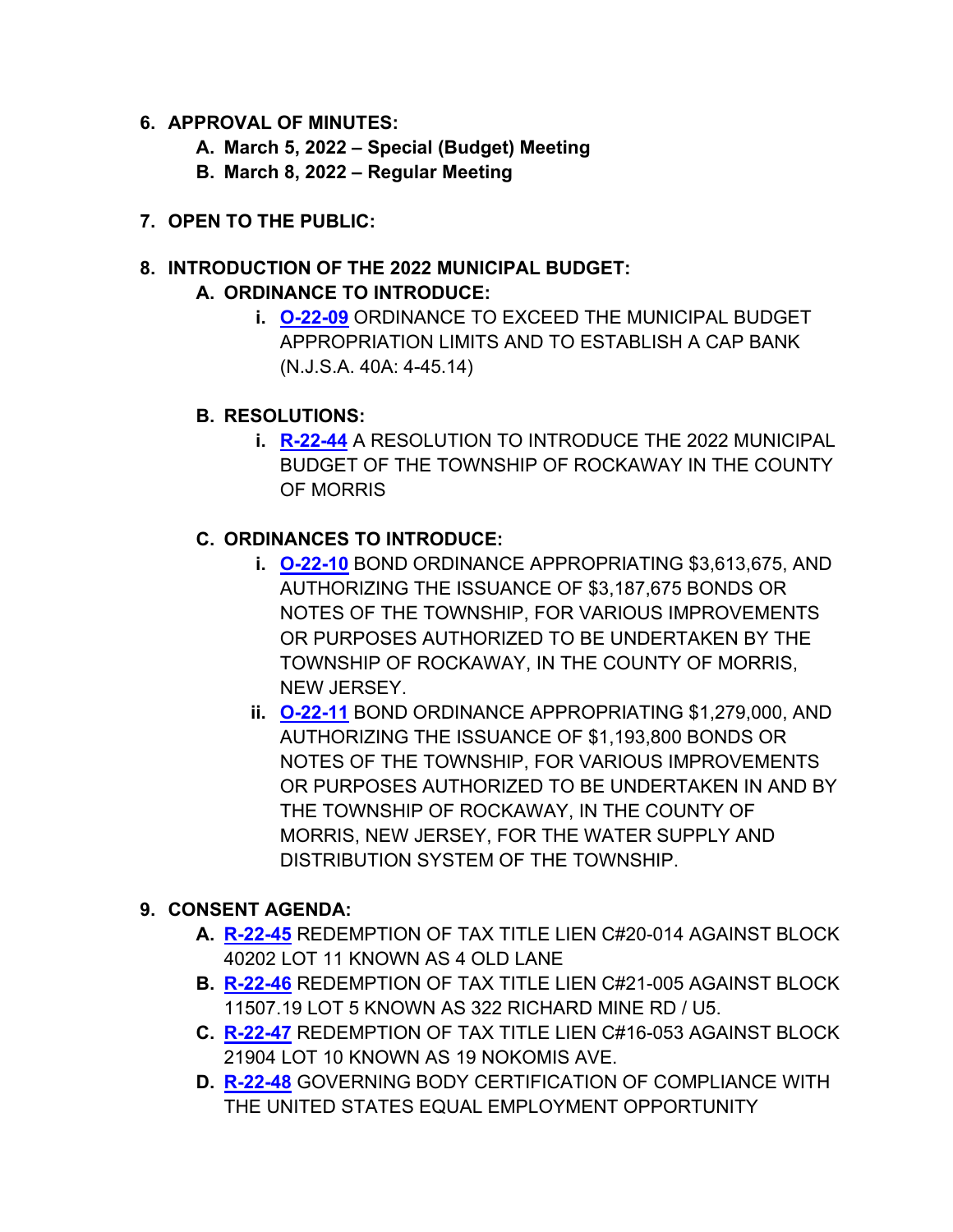COMMISSION'S "ENFORCEMENT GUIDANCE ON THE CONSIDERATION OF ARREST AND CONVICTION RECORDS IN EMPLOYMENT DECISIONS UNDER TITLE VII OF THE CIVIL RIGHTS ACT OF 1964"

- **E. [R-22-49](https://www.rockawaytownship.org/DocumentCenter/View/8246/R-22-49-Resolution-Accepting-OEM-Performance-Grant-and-OEM-Agency-Assistance)** RESOLUTION AUTHORIZING THE TOWNSHIP OF ROCKAWAY TO ACCEPT A SUBGRANT AWARD OF THE FEDERAL FISCAL YEAR 2021 OF EMERGENCY MANAGEMENT PERFORMANCE GRANT AND EMERGENCY MANAGEMENT AGENCY ASSISTANCE
- **F. [R-22-50](https://www.rockawaytownship.org/DocumentCenter/View/8247/R-22-50-Resolution-Authorizing-Submission-of-Historic-Preservation-Trust-Grant)** RESOLUTION AUTHORIZING THE SUBMISSION OF AN APPROPRIATE GRANT APPLICATION BY THE TOWNSHIP OF ROCKAWAY TO THE MORRIS COUNTY HISTORIC PRESERVATION TRUST FUND FOR A 2022 GRANT FOR THE PRESERVATION OF THE FORD-FAESCH MANOR HOUSE C.1772 OWNED BY THE TOWNSHIP OF ROCKAWAY
- **G. [R-22-51](https://www.rockawaytownship.org/DocumentCenter/View/8248/R-22-51-Resolution-urging-the-passage-of-S-330-and-A-1012)** RESOLUTION OF THE TOWNSHIP OF ROCKAWAY, COUNTY OF MORRIS AND STATE OF NEW JERUSEY URGING THE SWIFT PASSAGE OF S-330 AND A-1012 WHICH RESTORES ENERGY TAX RECEIPTS
- **H. [R-22-52](https://www.rockawaytownship.org/DocumentCenter/View/8249/R-22-52-Resolution-Authorizing-Mayor-to-Sign-Amended-Developers-Agreement-for-Pondview)** RESOLUTION AUTHORIZING THE MAYOR TO SIGN AN AMENDED DEVELOPER'S AGREEMENT TO ACCEPT THE FUTURE DEDICATION OF THE PONDVIEW ONSITE SEWER SYSTEM AT THE PROPERTY DESIGNATED AS BLOCK 11501 LOTS 24, 29, 41, 45, 46 AND 47 AND BLOCK 11502, LOT 2 ON THE OFFICIAL TAX MAP OF THE TOWNSHIP OF ROCKAWAY
- **I. [R-22-53](https://www.rockawaytownship.org/DocumentCenter/View/8250/R-22-53-Resolution-Authorizing-the-Release-of-a-Performance-Guarantee-for-The-Hills-by-Lennar)** RESOLUTION AUTHORIZING THE RELEASE OF A PERFORMANCE GUARANTEE IN THE AMOUNT OF \$1,402,920.00 UPON THE POSTING OF A MAINTENANCE GUARANTY IN THE AMOUNT OF \$701,460.00 BY U.S. HOME CORPORATION D/B/A LENNAR (FORMERLY KNOWN AS COVENTRY PARK AT ROCKAWAY) REGARDING THE PROPERTY DESIGNATED AS BLOCK 22401 LOT 1.01 ON THE OFFICIAL TAX MAP OF THE TOWNSHIP OF ROCKAWAY (GREEN POND ROAD)
- **J. [R-22-54](https://www.rockawaytownship.org/DocumentCenter/View/8251/R-22-54-Resolution-Authorizing-the-Release-of-a-Performance-Guarantee-posted-by-AC-Schultes-for-Well-10-Improvements)** RESOLUTION AUTHORIZING THE RELEASE OF A PERFORMANCE GUARANTEE PREVIOUSLY POSTED BY A.C. SCHULTES, INC AND REQUIRING THE POSTING OF A MAINTENANCE GUARANTEE FOR ONE YEAR IN THE AMOUNT OF \$387,000.00 APPLICABLE TO THE CONSTRUCTION OF THE REPLACEMENT OF WELL 10
- **K. [R-22-56](https://www.rockawaytownship.org/DocumentCenter/View/8268/R-22-56-Auction-Resolution)** A RESOLUTION OF THE TOWNSHIP COUNCIL OF THE TOWNSHIP OF ROCKAWAY AUTHORIZING THE SALE OF SURPLUS